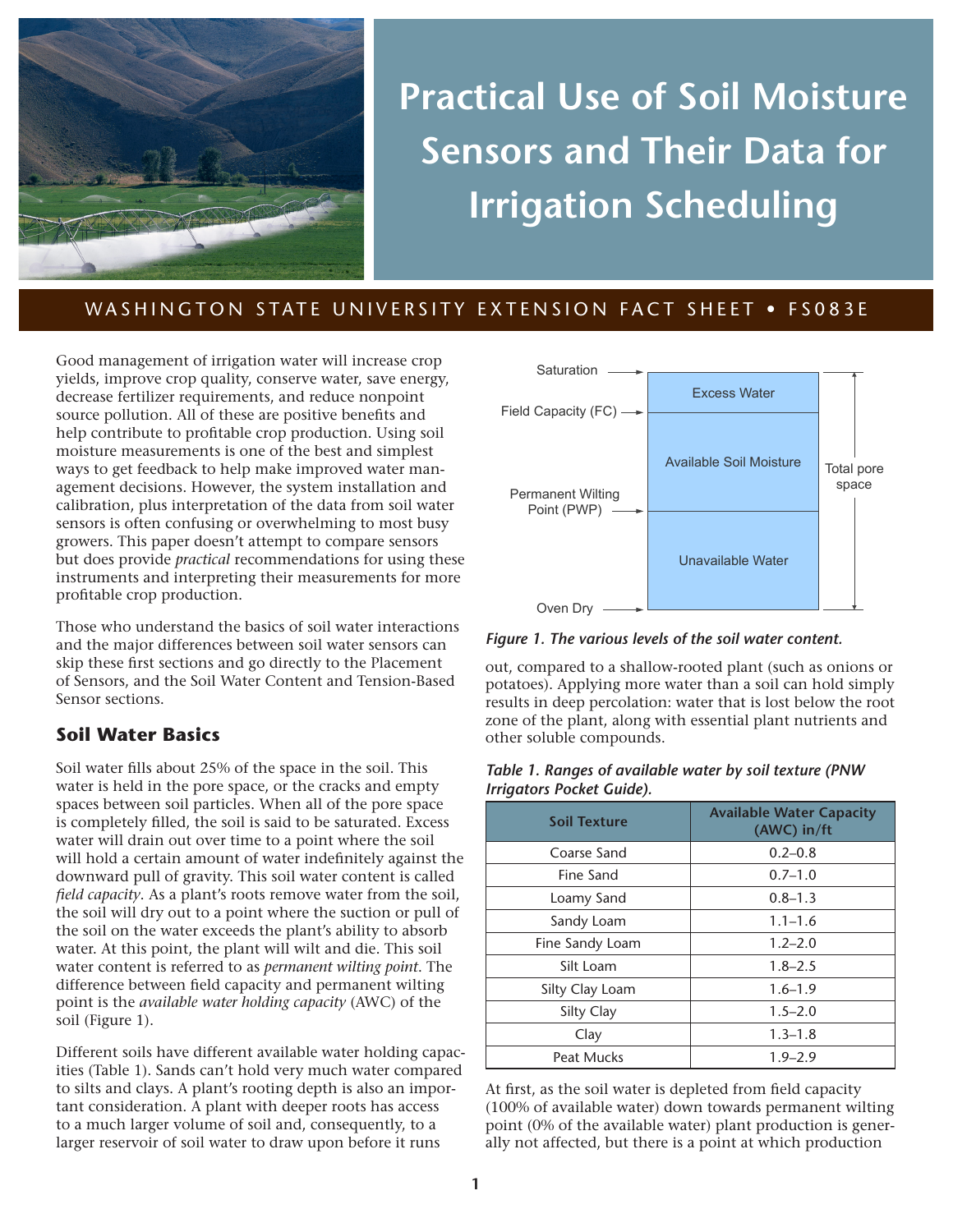drops off (Figure 2). This point is commonly chosen as a management allowable deficit (MAD). This point and the shape of this curve are different for different plants. Soil water depletion below this MAD point will result in significant yield losses.

# **Soil Moisture Sensors**

The major types of soil moisture sensors are listed in Table 2 and grouped according to the technology used to measure soil moisture. There are a variety of good publications that describe the various sensors' comparative advantages and disadvantages and their installation procedures (Enciso et al., 2012; Shock et al., 2001; Paige and Keefer 2008; and Evett et al., 2003, 2007, and 2011). There is additional information on the installation and use of these sensors on the various manufacturers' websites.

Research continues to show that these sensors are often inaccurate, due mainly to the highly variable and complex nature of soils. However, the sensors all give trend lines that can be usable for irrigation scheduling.

Although the technologies used by each sensor type are quite different, these sensors can be roughly categorized into two groups: those that measure the soil water *content*, and those that measure the soil water *tension*. Soil water content is the actual amount of water in the soil and is most often measured as a percentage of water by volume (%) or in inches of water per foot of root zone soil depth (in/ft). Soil water tension is how hard a dry soil is pulling (sucking) on soil water and is measured using vacuum or pressure units such as pounds per square inch (psi), but is most often given in centibars (cbar).

# **Placement of Sensors**

## **Field Location**

Choose a location for each sensor that is accessible, yet away from the edge of the field. Of course, dead or damaged plants don't use as much water as healthy plants, so since your sensors represent the entire field, try not to damage the plants at the sensor location. In fields with variable soils, the areas with the lowest water holding capacities (typically sandy or shallow soils) will run out of water first. Therefore, to maximize production in the entire field, it is best to manage the irrigation of the whole field so that these areas don't experience water stress and the rest of the field should be fine. This often means irrigating more frequently, but in smaller amounts. If you use the same type of sensor and same area of the field year after year, then you can learn from your past years' experience without worrying that data differences are related to different soils or sensors.

# **Depths**

The goal with choosing a depth for each sensor is to represent the soil where the majority of the plant's active roots are. Most of the active plant roots are nearer the surface where there is also evaporation water loss. Therefore, the soil nearest the surface will experience the most wetting and drying cycles. Sensors located in this area will help indicate *when* to irrigate. Deeper sensors will indicate the degree of soil water depletion and/or the depth of irrigation water penetration, or help give you feedback on *how much* to irrigate.



*Figure 2. A generalized curve shape showing how plant production (growth) is affected by soil water stress.*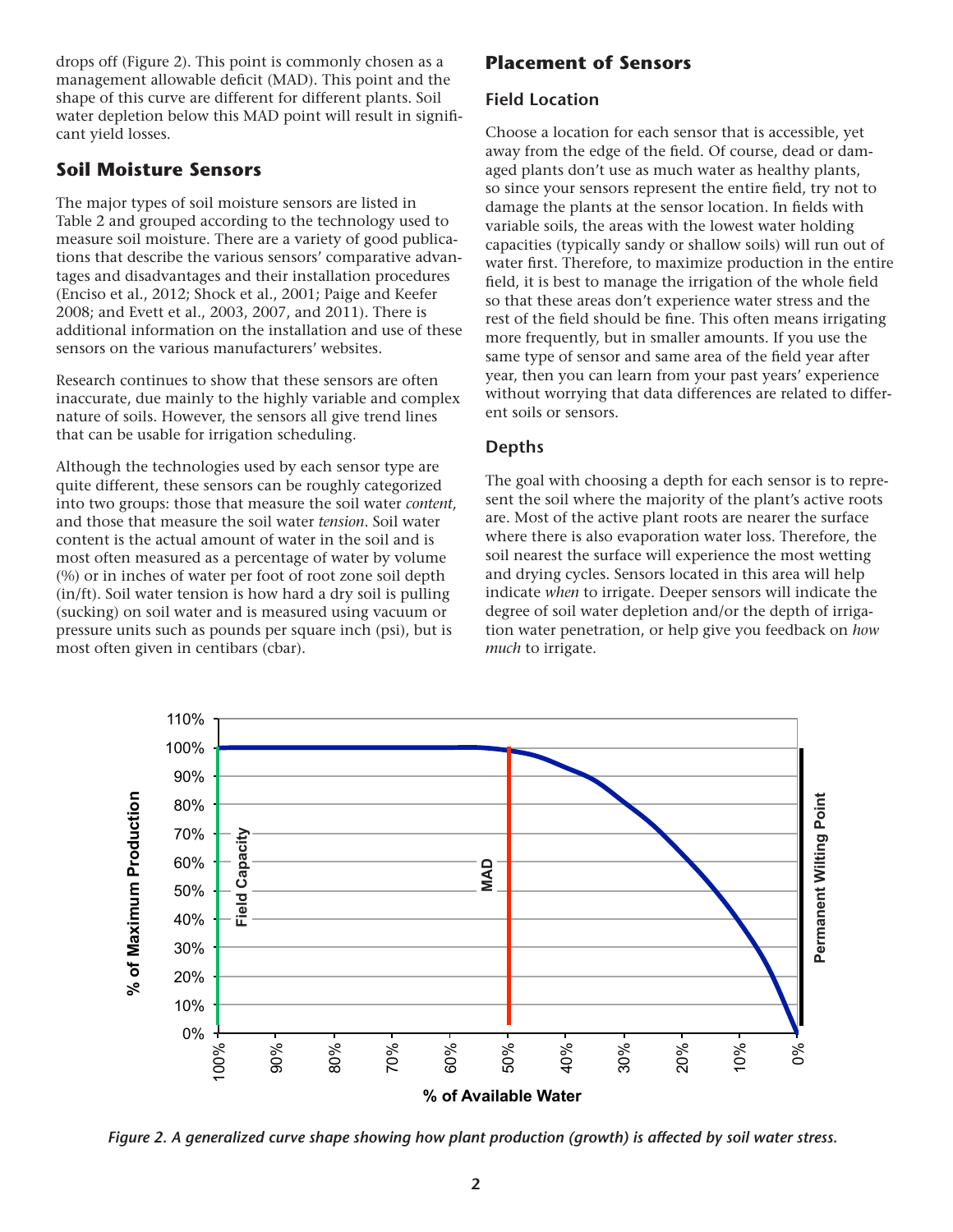*Table 2. Major types of soil moisture sensors and their relative advantages and disadvantages.*

|                    | <b>Sensor Type</b>                                                                 | <b>Advantages</b>                                                                                   | <b>Disadvantages</b>                                                                                                                        |
|--------------------|------------------------------------------------------------------------------------|-----------------------------------------------------------------------------------------------------|---------------------------------------------------------------------------------------------------------------------------------------------|
| Soil Water Content | <b>Neutron Probe</b><br>(Campbell Pacific Nuclear; CPN)                            | Accurate. Repeatable. Samples a rela-<br>tively large area. One sensor for all sites<br>and depths. | Government-required paperwork and<br>regulations. Can't leave in field due to<br>radiation issues. Relatively expensive<br>(about \$4,500). |
|                    | <b>Time Domain Transmissivity</b><br>(Acclima, Gro-Point)                          | Less expensive (\$110/sensor). Easy to<br>log data.                                                 | Samples small area.                                                                                                                         |
|                    | <b>Capacitance Sensors</b><br>(Enviroscan, Echo Probes, Acclima,<br>Vernier, etc.) | Easy to set up to log and/or transmit<br>data. Low maintenance.                                     | Highly affected by soil conditions<br>immediately next to the sensor. High<br>variability. More expensive (\$300-<br>\$1,200/system).       |
| Soil Water Tension | <b>Tensiometers</b>                                                                | Less expensive (\$80/sensor).                                                                       | Maintenance issues. Need to protect<br>from freezing. Work best on coarse<br>textured soils.                                                |
|                    | <b>Granular Matrix Sensors</b><br>(Watermark)                                      | Inexpensive (\$40/sensor). Easy to log<br>data electronically.                                      | Highly variable output. Less accurate.<br>Sensitive to temperature and soil<br>salinity.                                                    |

When using only one sensor per site, place the sensor in the middle of the root zone or at ½ of the root depth. Two sensors per site should be placed at about  $\frac{1}{4}$  and  $\frac{3}{4}$ , or  $\frac{1}{3}$ and  $\frac{2}{3}$ , of the root zone. With three sensors, the shallowest sensor should be placed about 4 – 6 inches deep, then the next one at  $\frac{1}{2}$  –  $\frac{2}{3}$  of the root zone depth, and the last one towards the bottom of the root zone.

#### **Number of Sensor Sites**

Adding additional measurement sites in the various parts of a field can help the grower understand what is happening in the various parts of a field. Also, additional sensors can help average out some of the field and sensor variability to give a more representative average. In general, the greater the variability, the more monitoring sites are required to find a representative average. However, a single site located in the correct spot (see above) can help improve irrigation management immensely.

# **Soil Water Content-Based Sensors: (Capacitance, Neutron Probe, Gravimetric)**

Sensors that read the soil water content are more useful for irrigation management than those that just give soil water tension. This is because they can indicate both *when* and *how much* water to apply, while a soil tension sensor can only indicate *when* to irrigate.

Remember that the soil water content measurement must be multiplied by the depth of soil in the root zone that the measurement represents (whether in inches or feet), to give the total amount of water in that soil depth. For example, if you have one sensor that represents the soil in a 2-foot-deep root zone and it reads 3.5 inches/foot then the total water

is  $3.5 \times 2 = 7$  inches of water in that 2-foot depth of soil. If, in the same example, the measurement is given in % by volume, 31% in this case, then the reading would be 0.31 x  $24 = 7.4$  inches of water (2 ft = 24 inches of root depth).

Soil water content measurements are much more meaningful for irrigation scheduling when they are compared to field capacity. This is because the difference between the current soil water content and the soil's field capacity is the soil water deficit—the maximum amount of water that can be applied without wasting water to deep percolation past the bottom of the root zone. This difference is how much water should be applied at the next irrigation event.

The easiest way to get an estimate of your soil's field capacity is to simply use the sensor to take a measurement at a time when you are confident that the soil is at field capacity, or full of water, yet the excess water (Figure 1) has had time to drain through. Possible good times to take these measurements are early in the spring as soon as soil thaws (assuming adequate soil moisture recharge over the winter), or 12 to 24 hours after a heavy irrigation. For heavier soils, you may need to wait longer for the free water to drain through to lower soil layers.

Using your sensor to measure field capacity helps compensate for the need to calibrate most sensors to that particular soil since the absolute value of field capacity is less important than the sensor's repeatability, or ability to give the same number at that soil water content in the future. It also helps avoid the costly and labor-intensive laboratory methods of determining field capacity for that soil.

It is helpful to have an estimate of the soil water content at which the plants will begin to experience water stress so that this point can be anticipated and avoided. This can be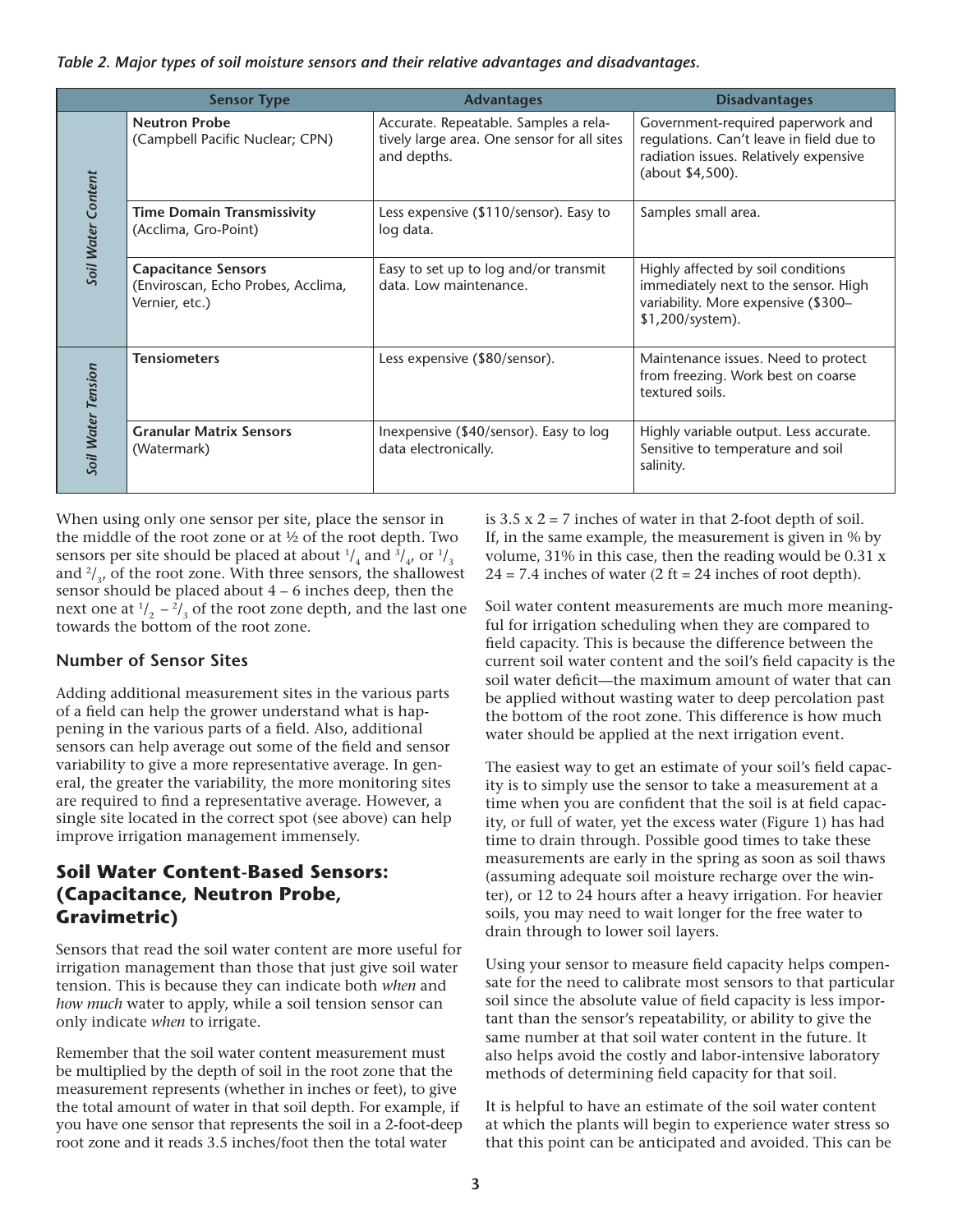estimated from the previously *measured* field capacity, the soil's available water capacity (AWC), and the recommended management allowable depletion (MAD) from table values. A range of AWCs by soil texture were given in Table 1 (see http://websoilsurvey.nrcs.usda.gov for a more accurate estimate for your area), while rooting depths and suggested MAD points for various crops are given in Table 3. Multiply the soil's AWC number by the crop rooting depth to get the total amount (inches) of water that is held in the soil between field capacity and wilting point.

*Table 3. Suggested management allowable deficit (MAD) points and typical rooting depths for various crops. Actual values may differ due to restrictive soil layers or other site differences.*

| <b>Crop</b>          | <b>MAD</b> (%) | <b>Rooting Depth</b><br>(f <sup>t</sup> ) |
|----------------------|----------------|-------------------------------------------|
| Alfalfa              | 55             | $\overline{\mathcal{A}}$                  |
| Asparagus            | 50             | 4                                         |
| <b>Beans</b>         | 40             | 2.5                                       |
| <b>Blueberries</b>   | 50             | 3                                         |
| Carrots              | 50             | $\overline{2}$                            |
| Corn                 | 50             | 3                                         |
| Grapes               | 50             | 3.5                                       |
| <b>Green Beans</b>   | 50             | $\overline{2}$                            |
| Hops                 | 50             | 4                                         |
| Mint                 | 35             | $\overline{2}$                            |
| Onions               | 40             | 1.5                                       |
| Pasture/Clover       | 50             | 2.5                                       |
| Peas                 | 50             | 1.5                                       |
| Potatoes             | 30             | 1.5                                       |
| Raspberries          | 50             | 3                                         |
| Safflower            | 50             | 4                                         |
| <b>Spring Grains</b> | 50             | 3                                         |
| <b>Strawberries</b>  | 50             | 1                                         |
| <b>Sugar Beets</b>   | 50             | 3                                         |
| Sweet Corn           | 40             | 3                                         |
| <b>Tree Fruit</b>    | 50             | 3.5                                       |

## **Example 1: Set-Up**

I am growing tree fruit in a fairly uniform and deep silt loam soil. I noted from Table 3 that tree fruit has a 4-foot root depth and I buried two capacitance probes that measure soil water content at 1/4 and 3/4 of the root zone depth, or at 1 ft and 3 ft deep. I used these probes to take a soil water content measurement early in the spring, one day after a heavy rain when I was confident the soil was at field capacity, and got 32% at the 1-foot probe, and 29% at the 3-foot probe. The field capacity of the soil is determined by multiplying the measurement by the depth of soil that each sensor represents:

> (probe measurement)  $\times$  (depth of soil measured) =  $0.32$  x 24 inches = 7.7 inches of water in the top two feet, and

(probe measurement)  $\times$  (depth of soil measured) =  $0.29$  x 24 inches = 7.0 inches of water in the bottom two feet, for a total of 7.7 + 7.0 = **14.7 inches** of water that can be held at field capacity in the 4-foot root zone (Figure 3).

From Table 1, I estimate that the available water holding capacity (AWC) of my silt loam soil is 2.1 inches per foot. Therefore in the 4-foot-deep root zone, the soil can hold

 $(AWC \times soil depth) = 2.1 in/ft x 4 ft = 8.4 inches of$ water.

Therefore, the soil's wilting point should be close to (field capacity –  $[AWC \times soil depth]$ ) = 14.7 – 8.4 = **6.3 inches** of water (Figure 3).

For tree fruit the MAD is 50% (per Table 3). Therefore I would only allow 50% depletion of the 8.4 inches of available water, or  $(50\% \times \text{available})$ water) =  $0.5 \times 8.4$  in =  $4.2$  inches, before irrigating.

The water stress point would be at

(field capacity – MAD volume) = 14.7 – 4.2 = **10.5 inches** of total water (Figure 3).

I now have my boundary lines! I want to keep the soil water content between the field capacity line and the MAD line (sometimes referred to as the refill point). Now my periodic soil moisture readings give me very useful information.

#### **Example 2: Mid-season**

Later in the season if I take readings and get 19% in the top sensor and 29% in the bottom sensor:

> $0.19$  x 24 inches = 4.6 inches of water in the top two feet, and

 $0.26$  x 24 inches = 7.0 inches of water in the bottom two feet shows a total of

 $4.6 + 7.0 = 11.6$  inches of water in the root zone.

Then I know that the soil water deficit is the difference between field capacity and my measurement:

(field capacity – measured water content) = 14.7 – 11.6 = **3.1 inches** of water.

Thus, 3.1 inches is the maximum amount of water that I can apply before losing some water (and nutrients) to deep percolation. I also know that there is  $11.6 - 10.5 =$ 1.1 inches of water that can be further depleted in the soil before I reach MAD and water stress begins to cause lost production in my fruit trees.

Plant and soil observations should also be used as feedback to refine these estimates over time. For instance, if in the above examples I saw the first signs of tree water stress at a measured 11.0 inches of water in the root zone instead of my estimated MAD at 10.5 inches, I would re-draw the MAD line at 11 inches and be sure to irrigate before that point in the future.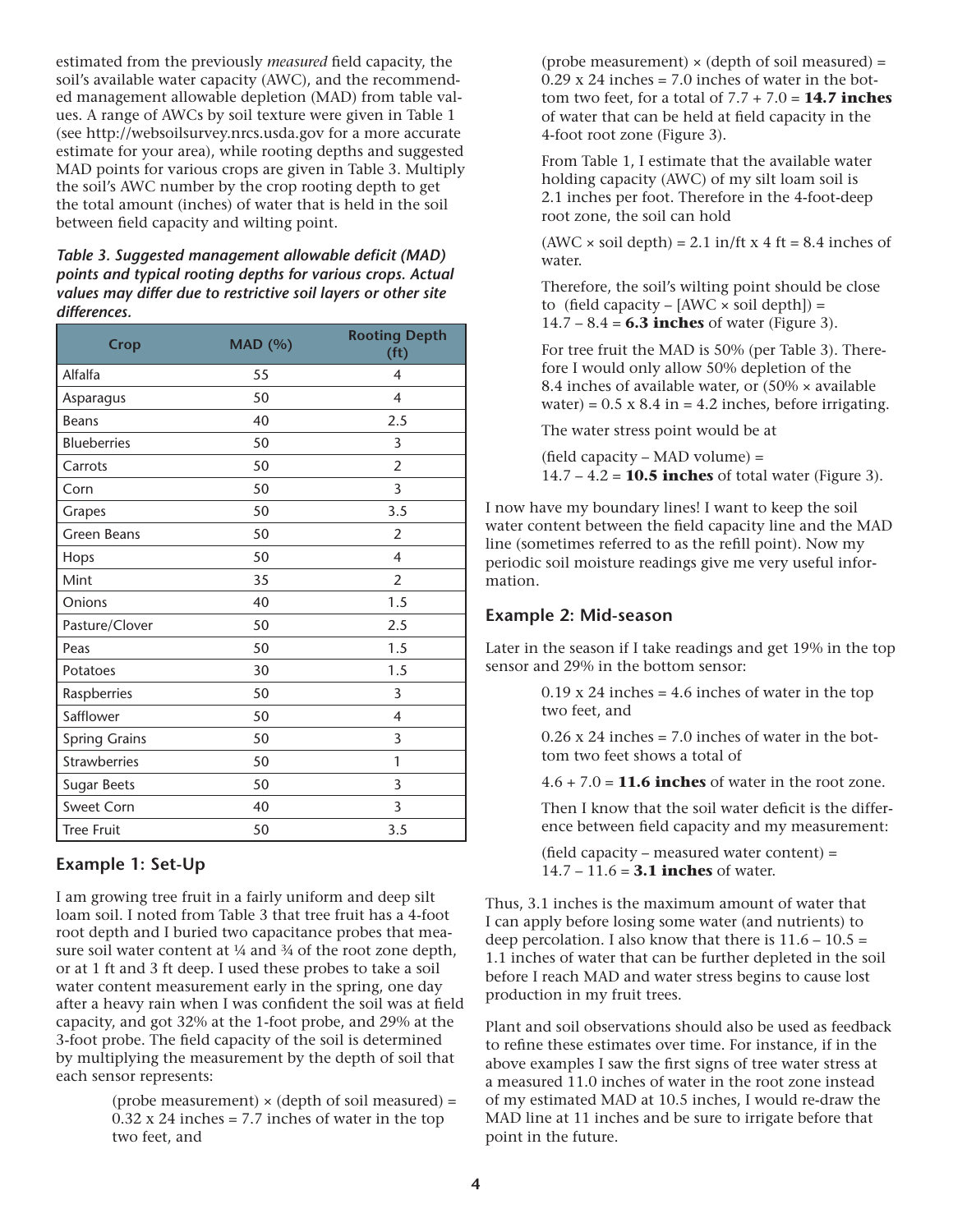

*Figure 3. Soil water contents over time from the above examples (1 and 2).*

Using this method, the absolute accuracy of the sensor is less important because the sensor is just compared to itself. Also, the soil moisture measurements throughout the season now take on meaning because we can determine the soil water deficit (field capacity minus the current reading) and the amount of water that can be depleted before water stress occurs. Good irrigation managers will maintain the water content well between field capacity and this stress point.

# **Tension-based soil moisture sensors: (GMS, Tensiometers)**

When using tension-based soil moisture sensors, a soil's field capacity, wilting point, and maximum depletion point are less relevant because it is difficult for the lay person to compare these to the soil water tension measurement. A soil that is full of water will have a measured soil water tension near zero. As a starting point, fruit trees and vines should be irrigated before they reach 40–50 centibars. For regulated deficit irrigation (such as for wine grapes), this could be increased to 80 centibars.

Since these measurements can be inaccurate and soil-specific, refine your limits using crop observations over time. For example, note the measured soil water tension at the earliest indications of water stress (this will appear first in sandier or shallow soil areas) and be sure to irrigate before you reach that water stress point again in the future. Also take some readings right after an irrigation event. If the sensor near the bottom of the root zone goes to zero, then it's possible you put too much water on and lost water and nutrients to deep percolation. If the bottom sensor shows no movement at all, apply a little more water next time

to push water a bit deeper. Use this type of trial-and-error method to make the soil water tension measurements more meaningful over time.

# **Additional Recommendations for All Soil Moisture Sensors**

- Avoid creating an easy flow path for water down to the sensor during the installation process.
- Flag the sensor in the field so that it can be easily found each time.
- Graphical representation of the data helps greatly with data interpretation, so graph your results.
- Use soil water measurements with irrigation scheduling tools such as Irrigation Scheduler Mobile (weather.wsu.edu/is/) for much better water management.
- Keep measurement records and record your observations. Correlate readings with observations. Compare these to past years.
- Stay away from both the field capacity point (potential over-irrigation and water and nutrient loss to deep percolation), and the water stress (MAD) points, if possible.
- Realize that soil and sensors have a lot of variability. You are only measuring at one point in the field, so look around as you monitor to see what else may need to be adjusted.
- Be patient and stick with it. It may take a year or two before you are good at interpreting your sensor readings.